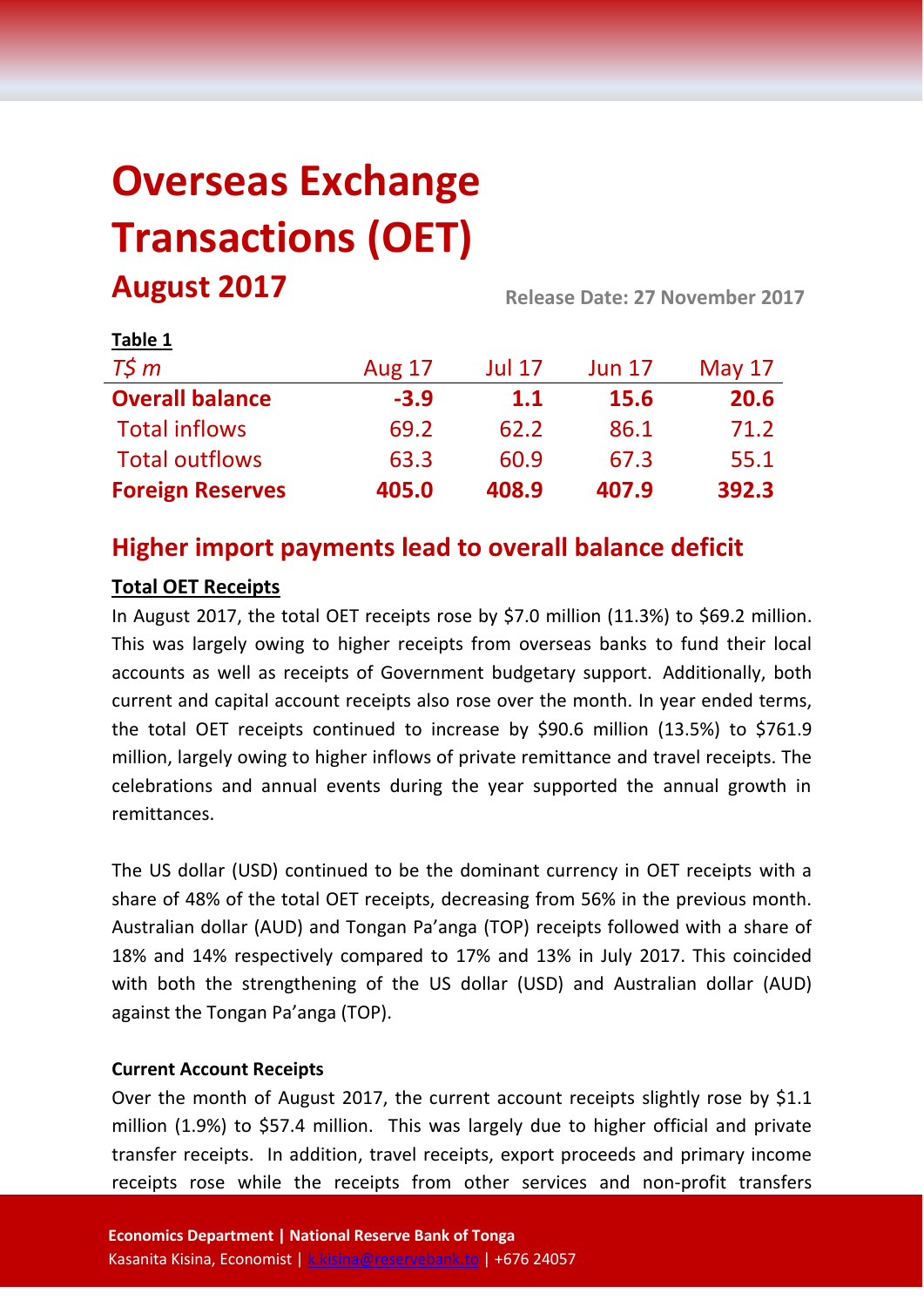declined. Over the year, the total current account receipts continued to rise by \$99.4 million (18.7%) to \$631.2 million. Higher private transfer and travel receipts again drove this annual increase. Current account represented 83% of the total OET receipts in August 2017.

Transfer receipts rose over the month of August 2017 by \$5.4 million (18.8%) to \$34.3 million. Official transfer receipts rose the most by \$3.6 million over the month which reflected the receipts of Government budgetary support. Private transfer receipts, mainly receipts for family support, also went up by \$1.9 million. On the other hand, non-profit transfer receipts which includes funds for local churches, schools, and clubs slightly declined



by \$0.1 million. Transfer receipts accounted for 50% of the total OET receipts. In year ended terms, total transfer receipts rose by \$63.2 million (18.3%) to \$409.2 million, driven by higher private transfers, particularly receipts for family support.

The export proceeds for August 2017 rose by \$1.4 million, due mainly to higher receipts from agricultural and other exports which increased by \$0.6 million each. This conincided with the rise in the volume of agricultural products exported for August 2017 by 335.4 tonnes. Receipts from marine exports also rose by \$0.2 million. Total receipts from export rose over the year by \$8.2 million of which \$5.0 million were agricultural exports proceeds.



Primary income receipts slightly rose by \$0.8 million over the month due to higher receipts of wages by residents who worked overseas. In contrast, primary income receipts still declined by \$6.1 million over the year mainly due to lower receipts of wages of residents working overseas.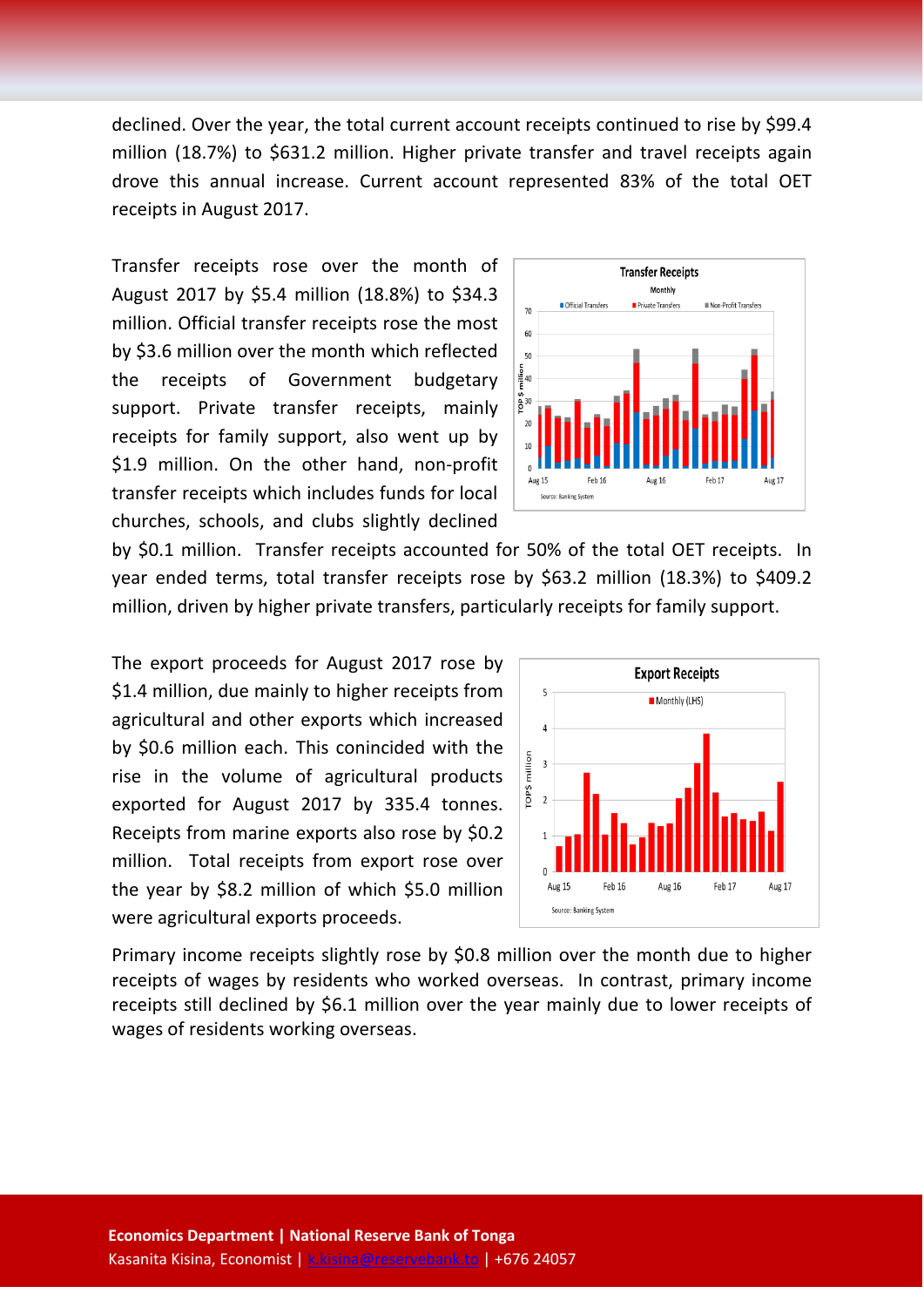Services receipts declined over the month by \$6.5 million (26.0%) to \$18.6 million. This was driven by lower receipts from other services mainly receipts from telecommunication services as receipts declined by \$8.3 million over the month. Receipts from personal travel, on the other hand, rose by \$1.2 million in the same period. Over the year, service receipts rose by \$34.1 million to \$180.7 million, of which 62.5% of total annual service receipts were from travel



receipts and the remaining 37.5% were from the other services. This corresponded to the growth in the tourism sector.

#### **Financial Account & Capital Account Receipts**

Financial account receipts for the month of August 2017 rose by \$4.7 million to \$7.6 million, mainly due to higher interbank transfers. Both direct and portfolio investment continued to record no receipts in August 2017. Capital account receipts also rose over the month by \$1.2 million. Official and private capital transfer receipts both rose by \$1.1 million and \$0.1 million respectively. Over the year to August 2017, financial account receipts declined by \$23.3 million to \$95.4 million whereas the receipts on the capital account rose by \$14.5 million to \$35.3 million.

#### **Total OET Payments**

In August 2017, total OET payments rose by \$2.4 million (3.9%) to \$63.3 million, mainly due to higher current account payments. This outweighed the lower financial account payments over the month. In annual terms, total OET payments rose by \$65.9 million (11.1%), attributed to higher import and primary income payments, particularly for wholesale & retail goods and dividend payments.

The USD remained the top currency for OET payments in August 2017, falling from a share of 58% last month to 46%. The NZD and FJD payments followed with a share of 27% and 13% respectively of the total OET payments.

#### **Current Account Payments**

Current account payments rose over the month by \$10.9 million (21.2%) to \$62.4 million. All major categories of current account payments rose with the exception of transfer payments. Higher import, service and primary income payments during the month drove the overall rise in current account payments. In annual terms, the total current account payments rose by \$65.8 million (12.0%), attributed mainly to higher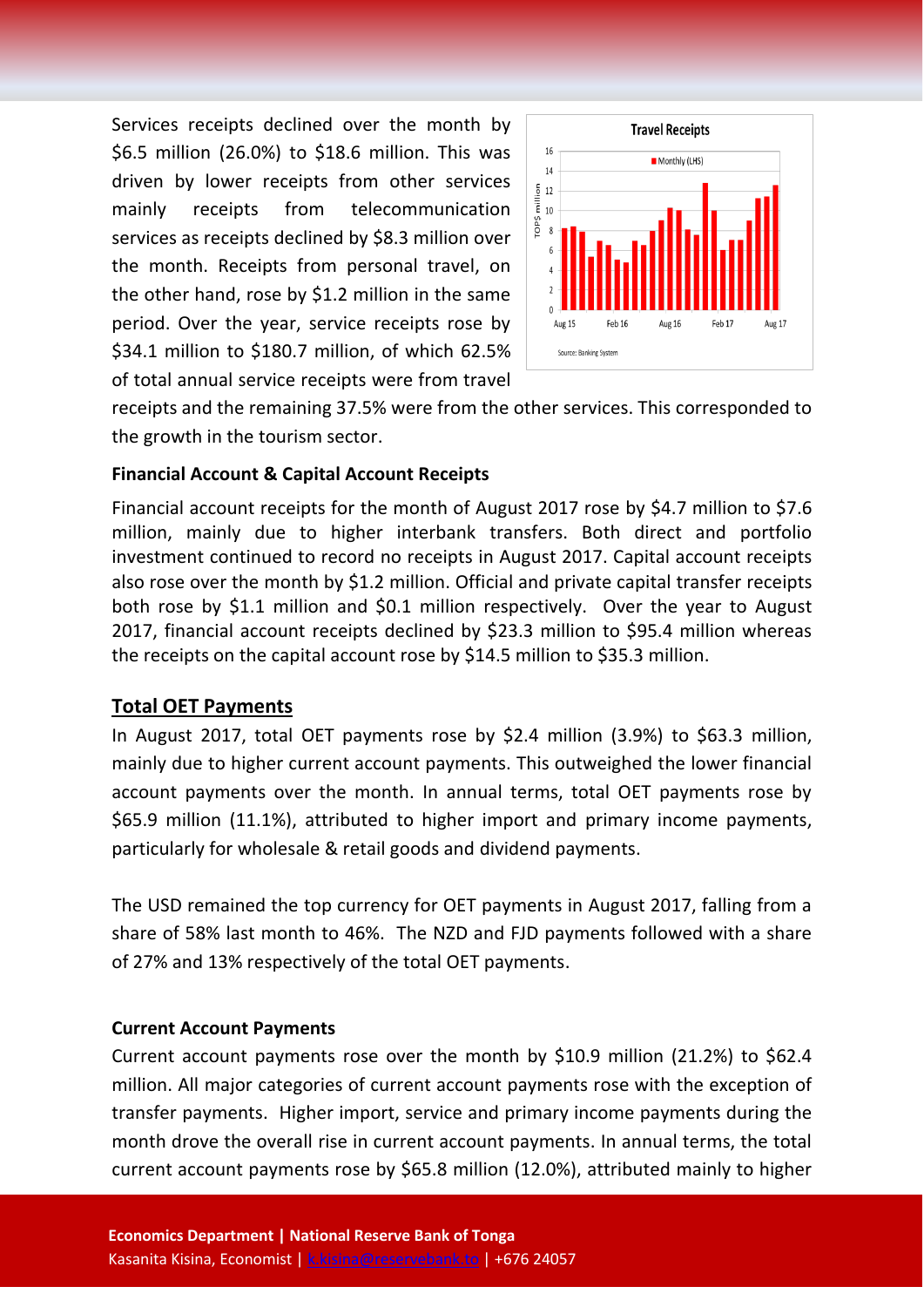imports and primary income payments and accounted for 93.4% of the total OET payments.

Total import payments for August 2017 rose by \$7.2 million to \$40.0 million. This was attributed mainly to a rise in government and oil import payments by \$6.9 million and \$2.5 million respectively. On the other hand, payments for wholesale & retail, vehicle and construction imports declined. Over the year, total import payments rose by \$41.0 million to \$378.8 million, driven mainly by higher wholesale & retail import



payments which rose by \$88.5 million. This coincided with the rise in container registrations over the year by 12.1%.

Service payments rose over the month by \$3.4 million due to payments for other private services particularly professional, management and other business services. In year ended terms, service payments rose by 10.9% to \$142.1 million attributed mainly to higher payments of shipping freights and airlines passengers' airfares.

Primary income payments also rose by \$0.4 million over the month and by \$18.7 million over the year, due mainly to repatriation of dividends abroad.

On the other hand, transfer payments slightly declined in August 2017 by \$0.1 million (1.4%) to \$5.0 million. There was no official payment made during the month. In year ended terms, total transfer payments fell by \$7.8 million, due mainly to lower private transfer payments particularly gifts sent to families and relatives abroad.

#### **Capital & Financial Account Payments**

Financial account payments declined by \$8.5 million over the month and by \$0.4 million over the year, mainly due to lower interbank transfers activities. Capital account payments continued to record no payment over the month however over the year, payments rose by \$0.4 million due to private grants for capital expenditures.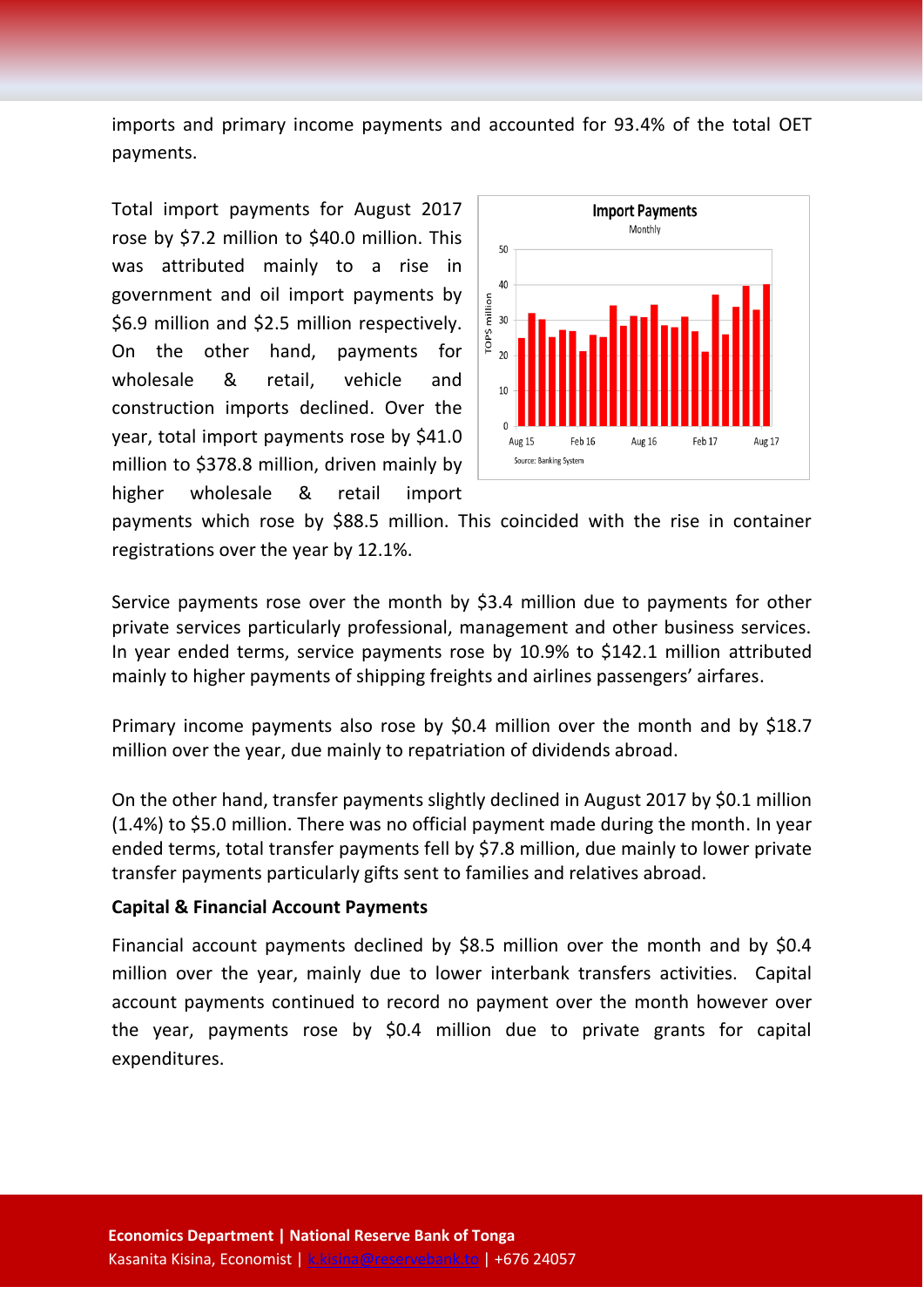#### **Overall Balance & Foreign reserves**

The balance of Overseas Exchange Transactions recorded a deficit of \$3.9 million for the month of August 2017. This contributed to the fall in the official foreign reserves to \$405.0 million in August 2017, sufficient to cover  $6.9<sup>1</sup>$  months of imports, which remained above the Reserve Bank's minimum range of 3-4 months of imports.

The outlook for the foreign reserves is that it will remain comfortably above the minimum range, given the expectation of on-going remittance receipts, Government receipts for technical assistance and other capital expenditures from donor partners which partly offset the higher anticipated import payments. However, delays to the inflow of these donor funds will pose a risk to the outlook.





**.** 

 $1$  Method of calculation changed in February 2017 to include imports of both goods and services (previous method used imports of goods only)